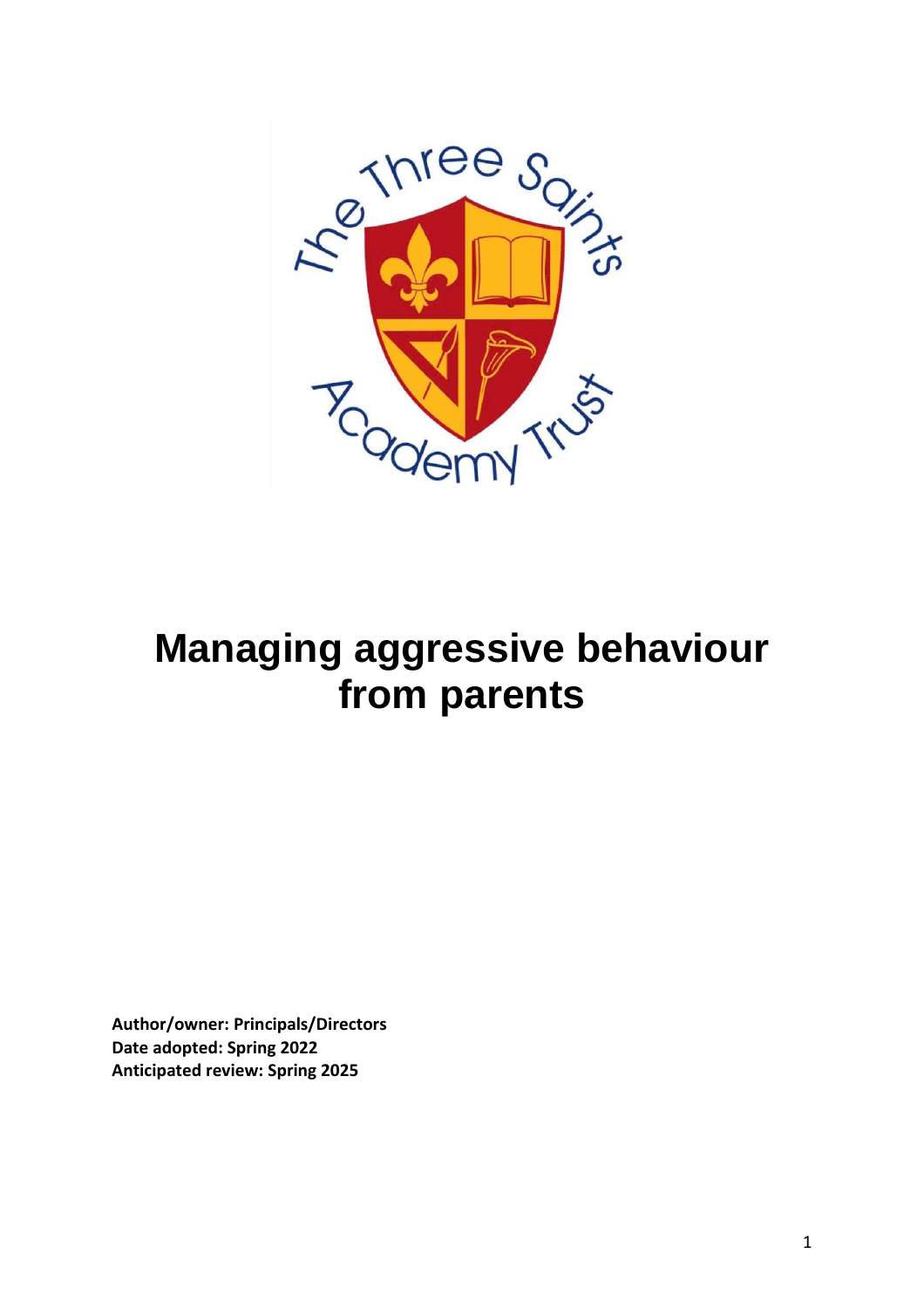## Statement of Principles

The Three Saints Academy Trust encourages close links with parents and the community. It believes that pupils benefit when the relationship between home and school is a positive one.

The vast majority of parents, carers and others visiting our school are keen to work with us and are supportive of our schools. However, on the rare occasions when a negative attitude expressed, this can result in aggression, verbal and or physical abuse towards members of staff or the wider school community.

The Trust expects and requires its members of staff to behave professionally in these difficult situations and attempt to defuse the situation where possible, seeking the involvement as appropriate of other colleagues. However, all members of staff have the right to work without fear of violence and abuse, and the right, in an extreme case, of appropriate self-defence.

We expect parents and other visitors to behave in a reasonable way towards members of staff. This policy outlines the steps that will be taken where behaviour is unacceptable.

Types of behaviour that are considered serious and unacceptable and will not be tolerated:

- shouting at members of the school staff, either in person or over the telephone
- physically intimidating a member of staff, eg standing very close to her/him;
- the use of aggressive hand gestures;
- threatening behaviour;
- shaking or holding a fist towards another person;
- swearing;
- pushing;
- hitting, e.g. slapping, punching and kicking;
- spitting; breaching the school's security procedures.

This is not an exhaustive list but seeks to provide illustrations of such behaviour.

Unacceptable behaviour may result in the Trust taking legal action and the police being informed of the incident or the license to enter school ground being revoked.

## Procedure to be followed

If a parent/carer behaves in an unacceptable way towards a member of the school community, the head teacher or appropriate senior staff will seek to resolve the situation through discussion and mediation. If necessary, the Trust's complaints procedures should be followed if the parent deems this a necessary course of action.

Where there is a breach of such procedures the school will respond in a measured way, depending on the seriousness of any inappropriate conduct.